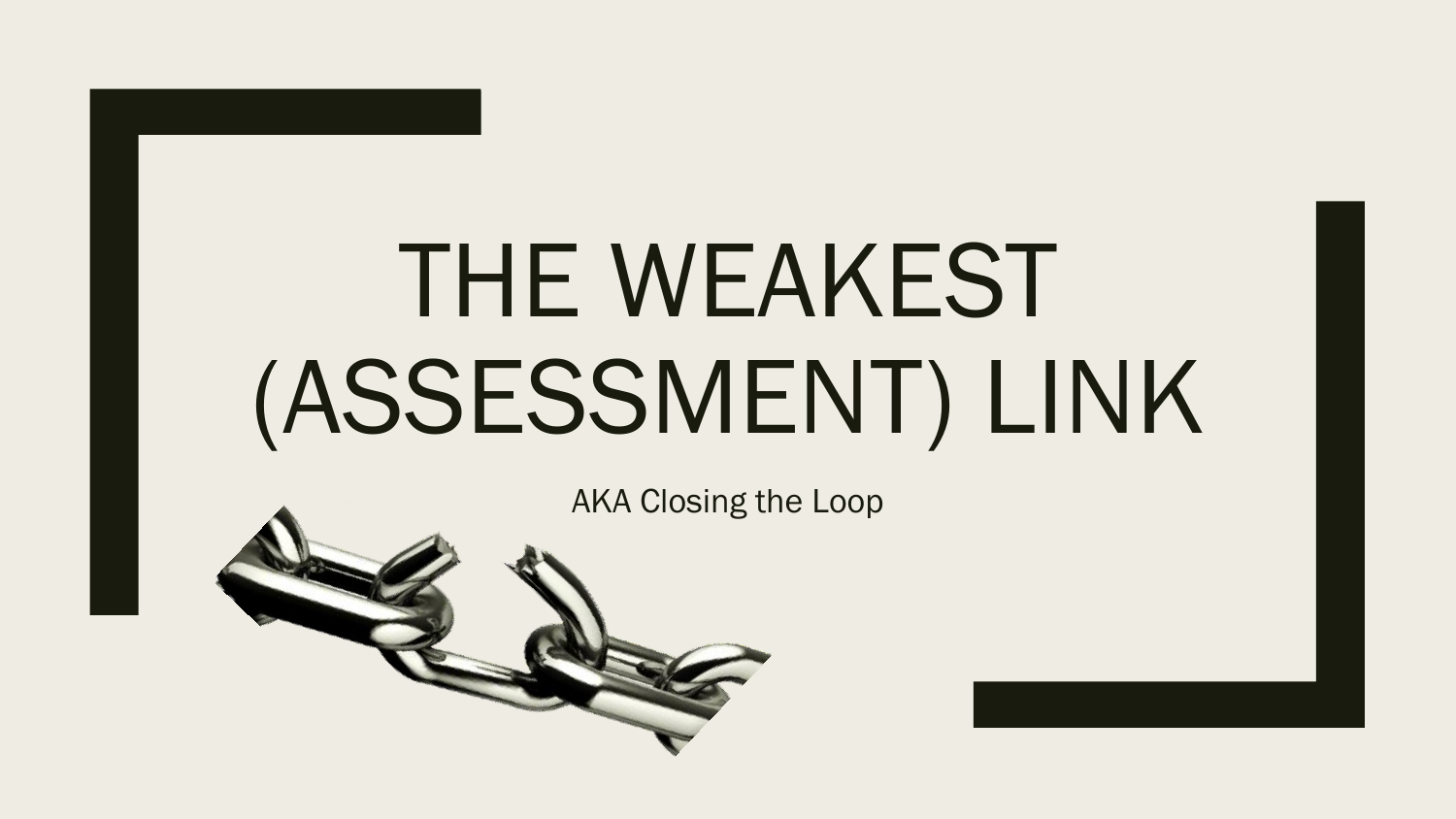### **Outcomes**

After attendance at workshop,

- participants will be able to discuss ways to use assessment results.
- participants will be able to list several strategies for analyzing assessment data.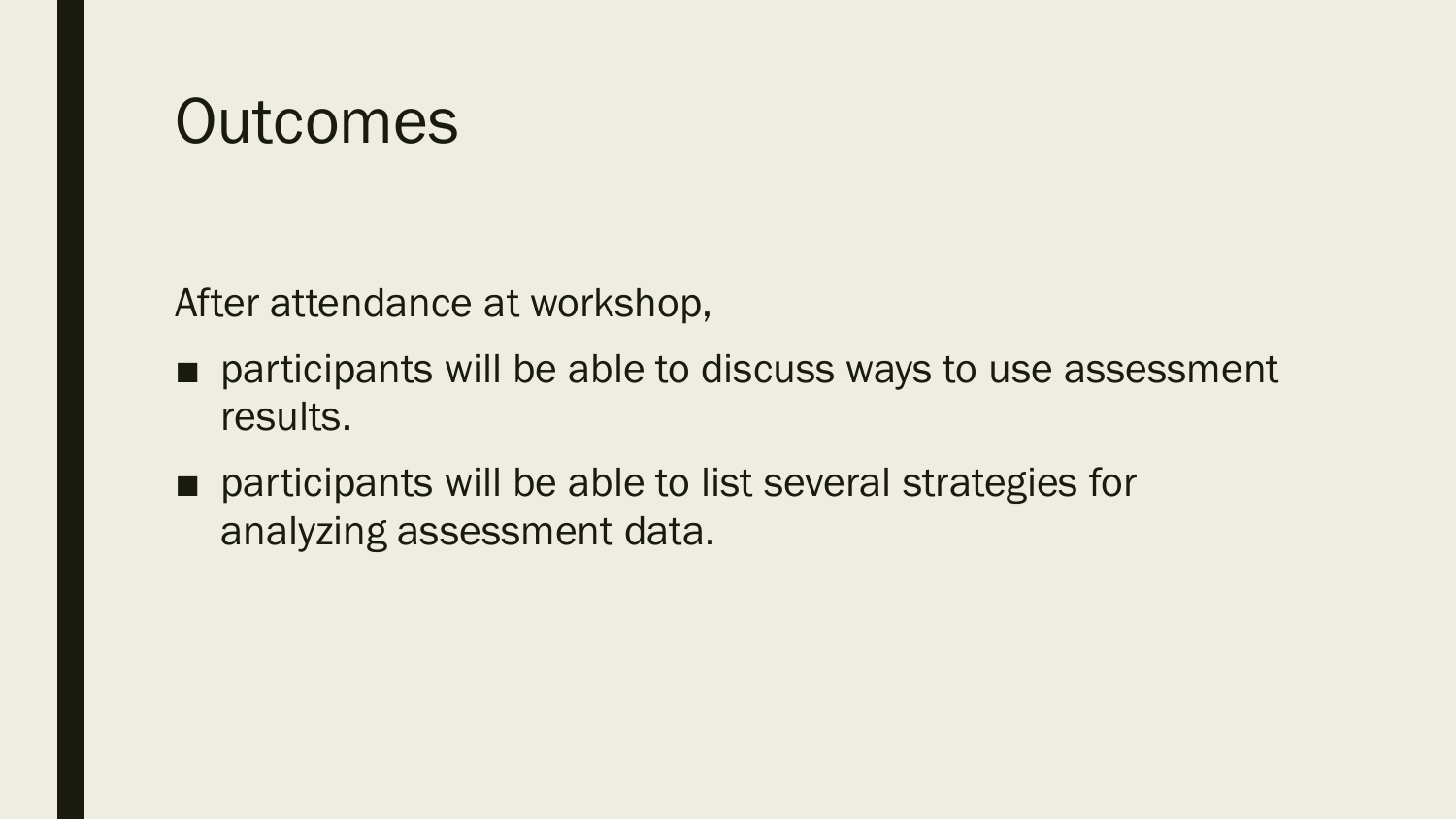### Before Collection & Analysis

- Embrace assessment for improvement
- Ask burning questions—ones that faculty/staff care about
- Mock-up results and discuss
	- *Specific? Relevant? Credible? Useful?*
	- *Willing to use the results?*
- Anticipate: What if results fall short of expectations? What might the program do?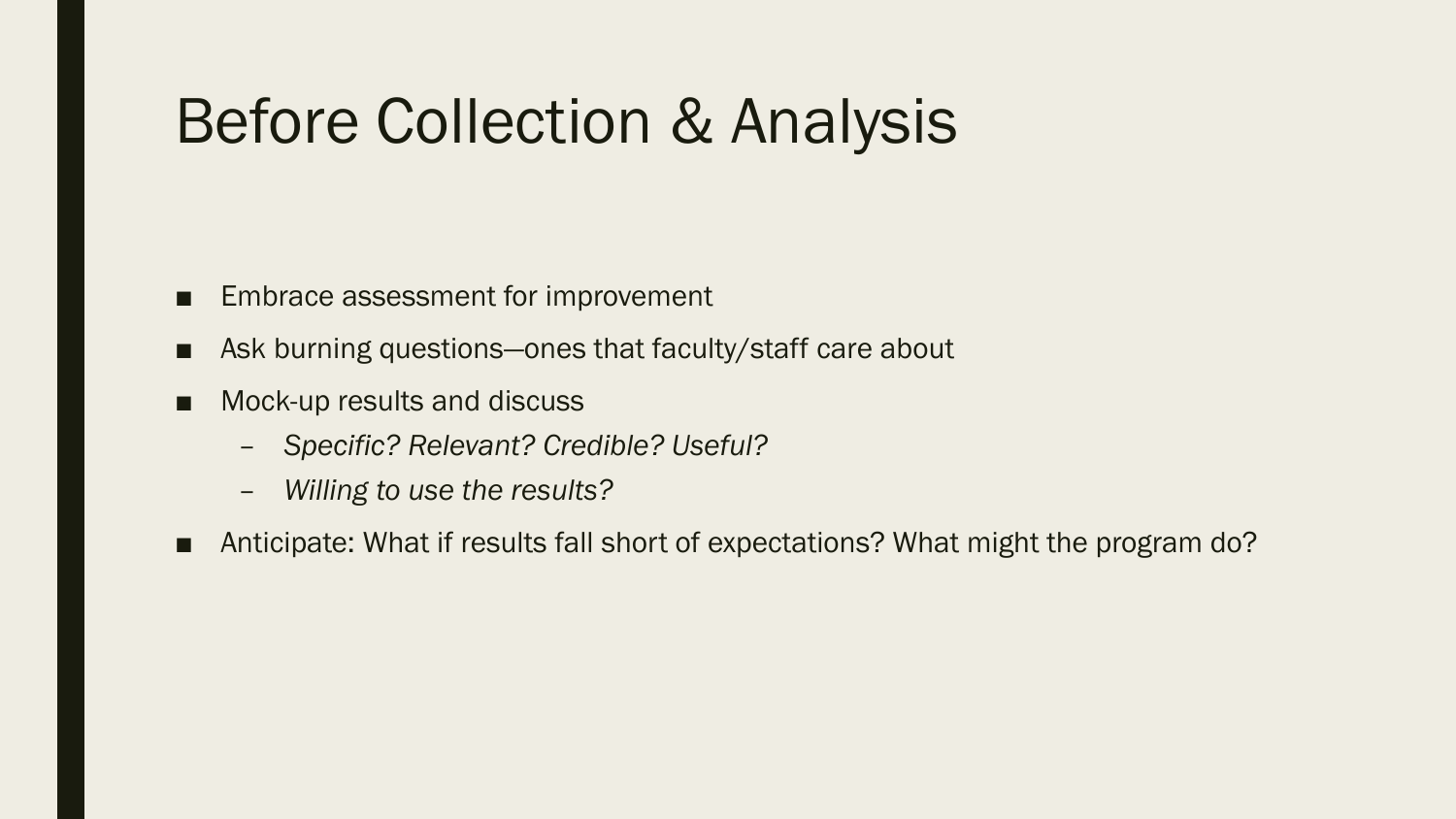### Have Data, Now What?

- Analyzing data includes determining how to organize, synthesize, interrelate, compare, and present the assessment results.
- Typically, this process is guided by the assessment questions you have asked and the data that you have collected.
- Results will promote interpretations about pedagogy; the design of curriculum, cocurriculum, and instruction; and educational practices and services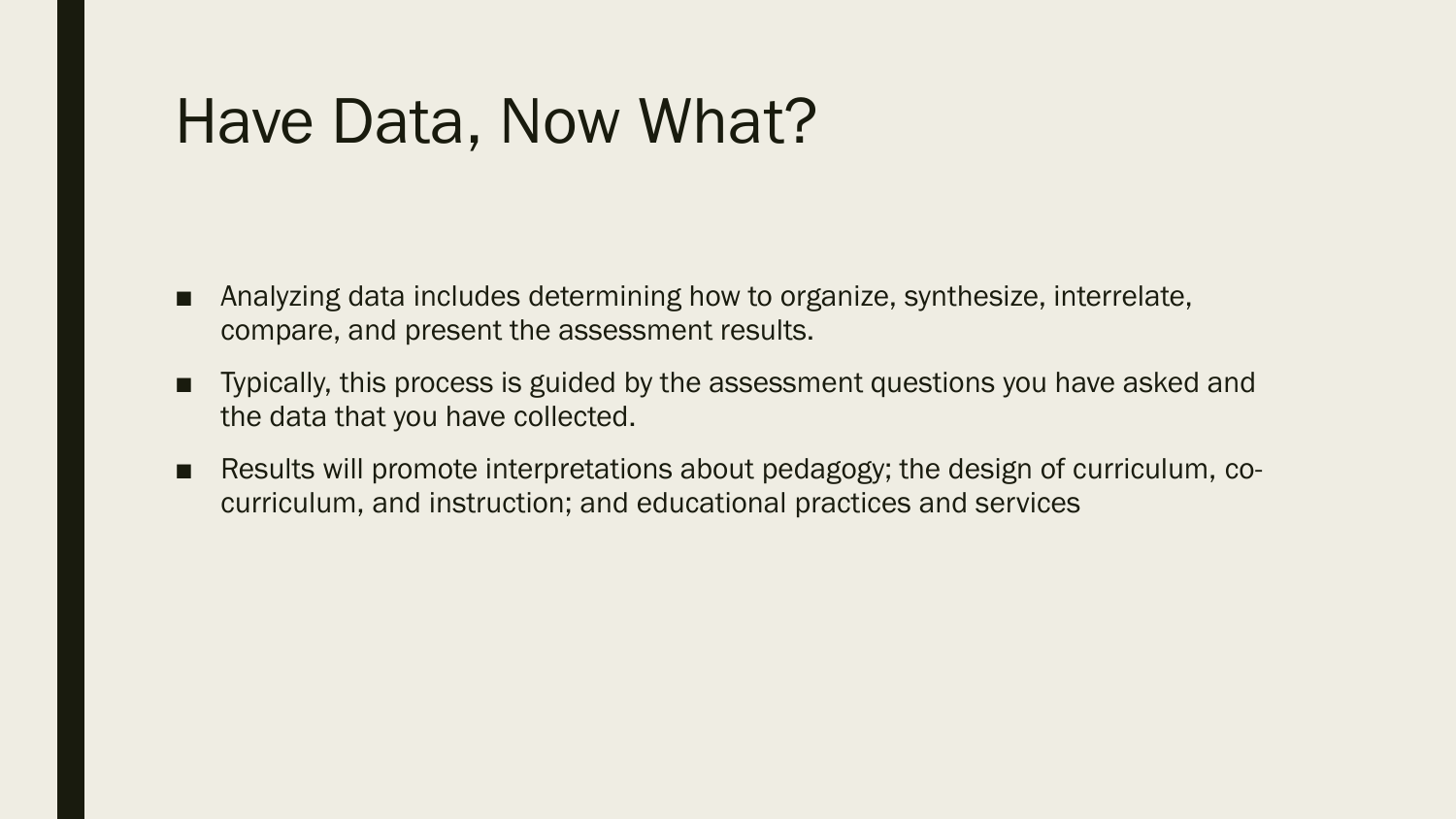### Effective Analytical Strategies

#### 1. Differences:

Do students learn or develop more if they participate in a course or program compared to other students who did not participate?

#### 2. Relationships:

What is the relationship between student assessment outcomes and relevant program indicators (i.e., course grades, peer ratings)?

#### 3. Change:

Do students change over time?

#### 4. Competency:

Do students meet our expectations?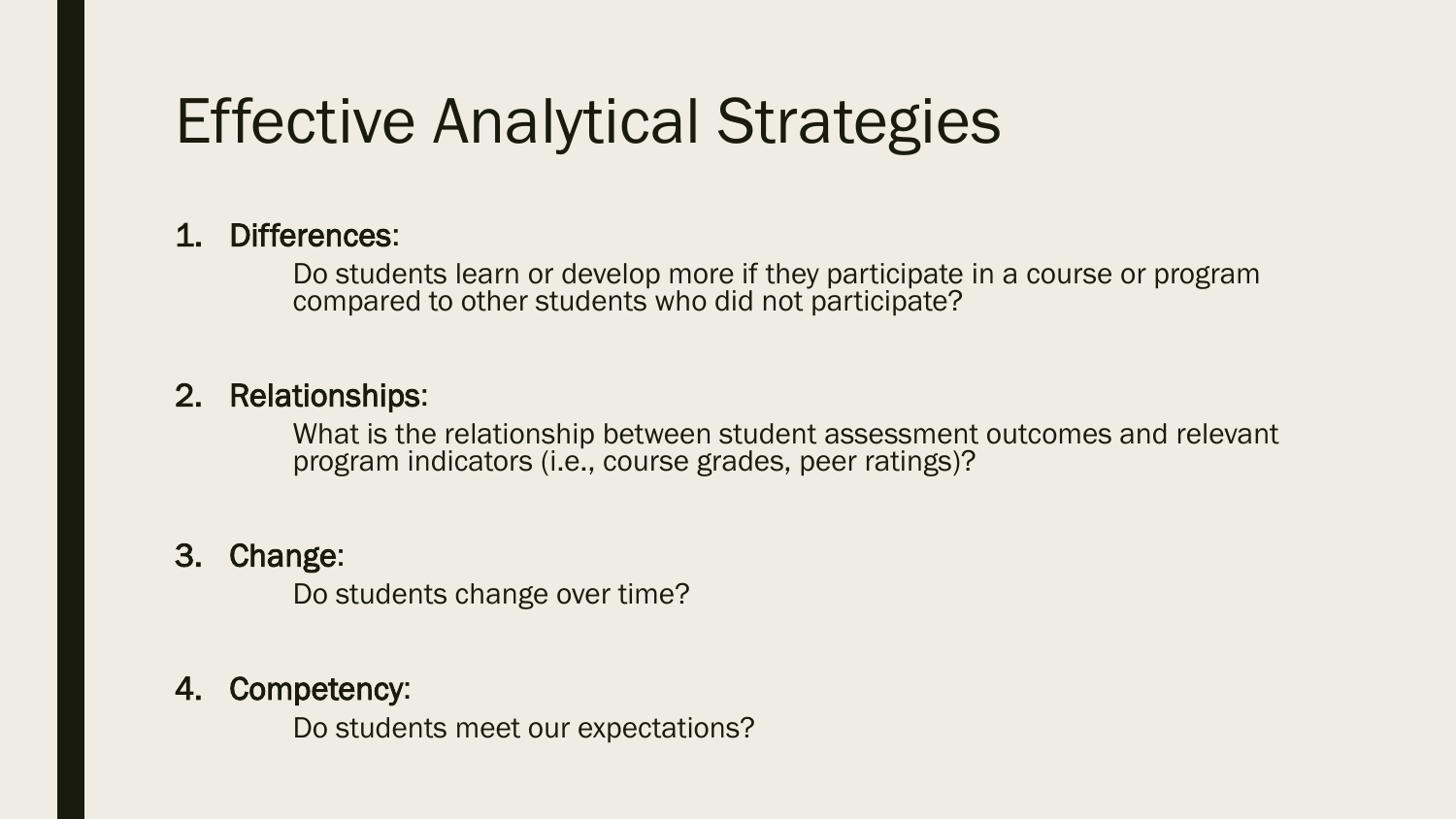### **Differences**

- Answers the question: Do students learn or develop more if they participate in a course or program compared to other students who did not participate?
- Expected change in student performance resulting from an effective program
- Works equally well for co-curricular programs
- Greater exposure to the "educational program" should result in enhanced performance.
- Determining efficacy of the "treatment"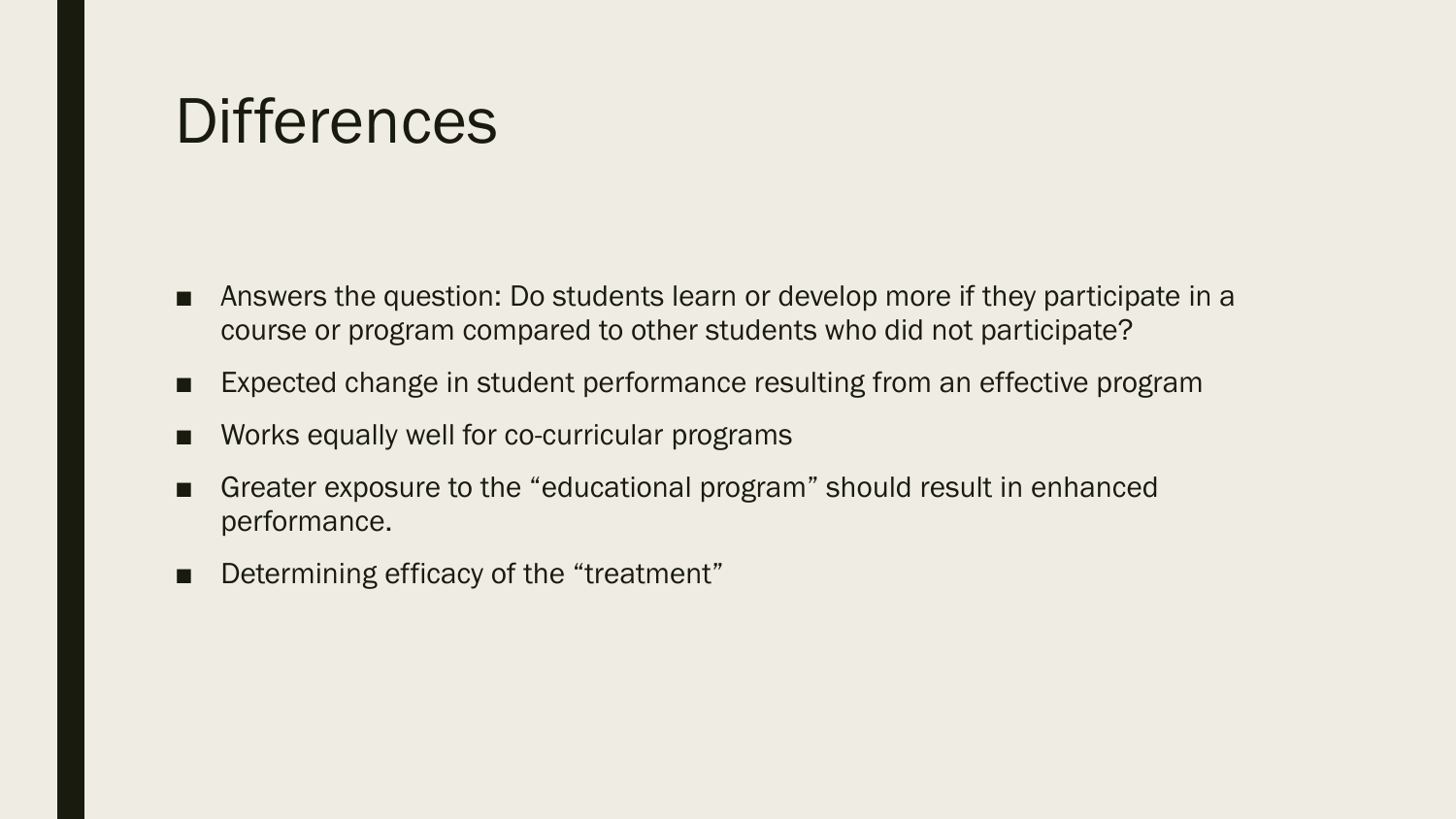### **Difference**

#### Table 1

Differences in Student Scientific Reasoning Test Scores by Number of Science-Related Courses Taken

| Science-Related                | N   | <b>Total Test</b> |
|--------------------------------|-----|-------------------|
| Courses                        |     | Score             |
| None                           | 16  | 52.2              |
| <b>One</b>                     | 131 | 55.4              |
| Two                            | 201 | 57.4              |
| Three                          | 251 | 58.6              |
| Four                           | 145 | 60.7              |
| Five or more                   | 41  | 61.4              |
| Note. Total Test Score SD=12.9 |     |                   |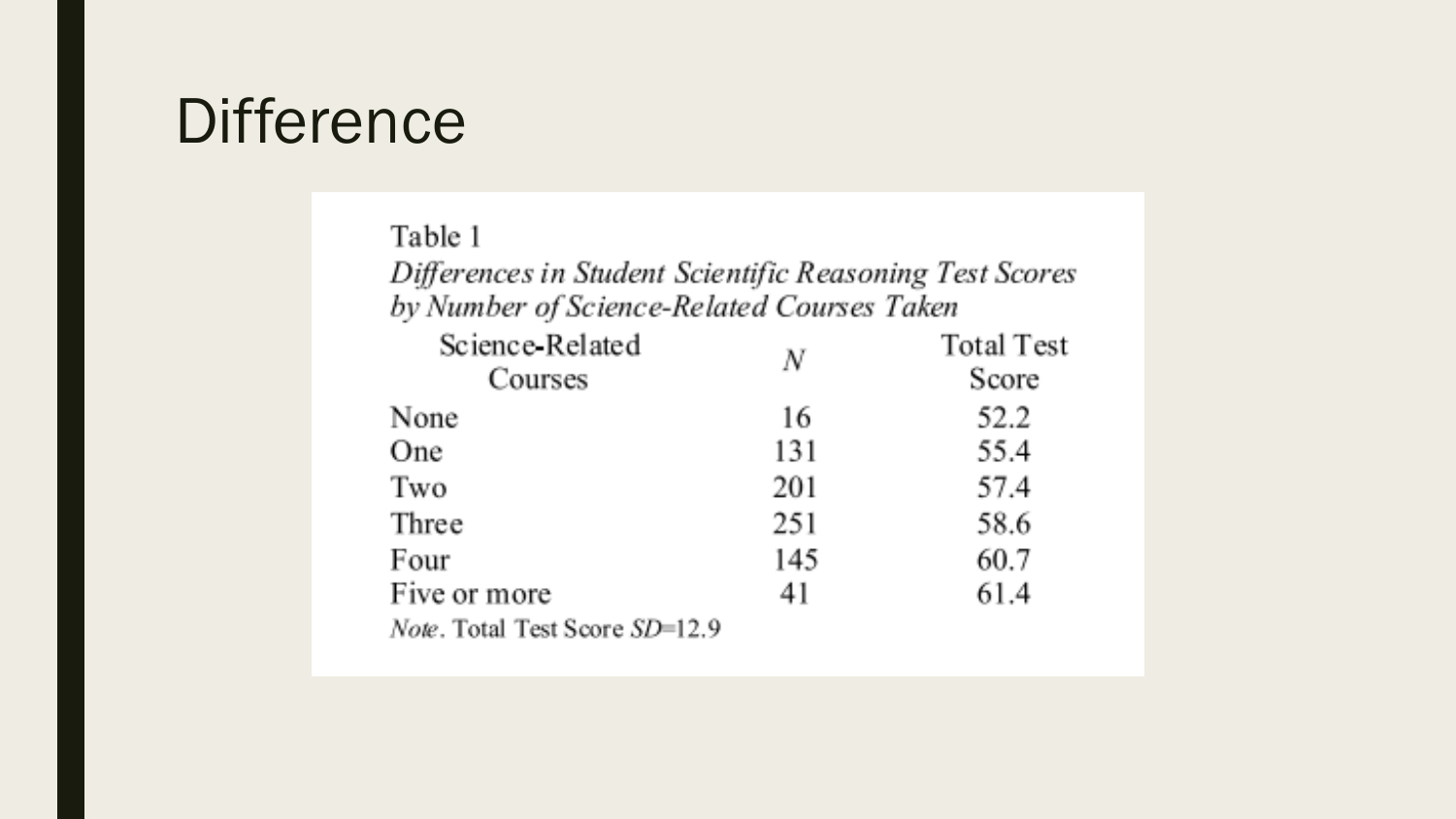### Relationship

- Answers the question: What is the relationship between student assessment outcomes and relevant program indicators (i.e., course grades, peer ratings)?
- If a course is part of a program requirement, we should expect to see a positive correlation between course outcomes as measured by grades and performance on assessment instrument. (correlations near 0 indicate no relationship, while correlations closer to +1.00 indicate a strong positive relationship)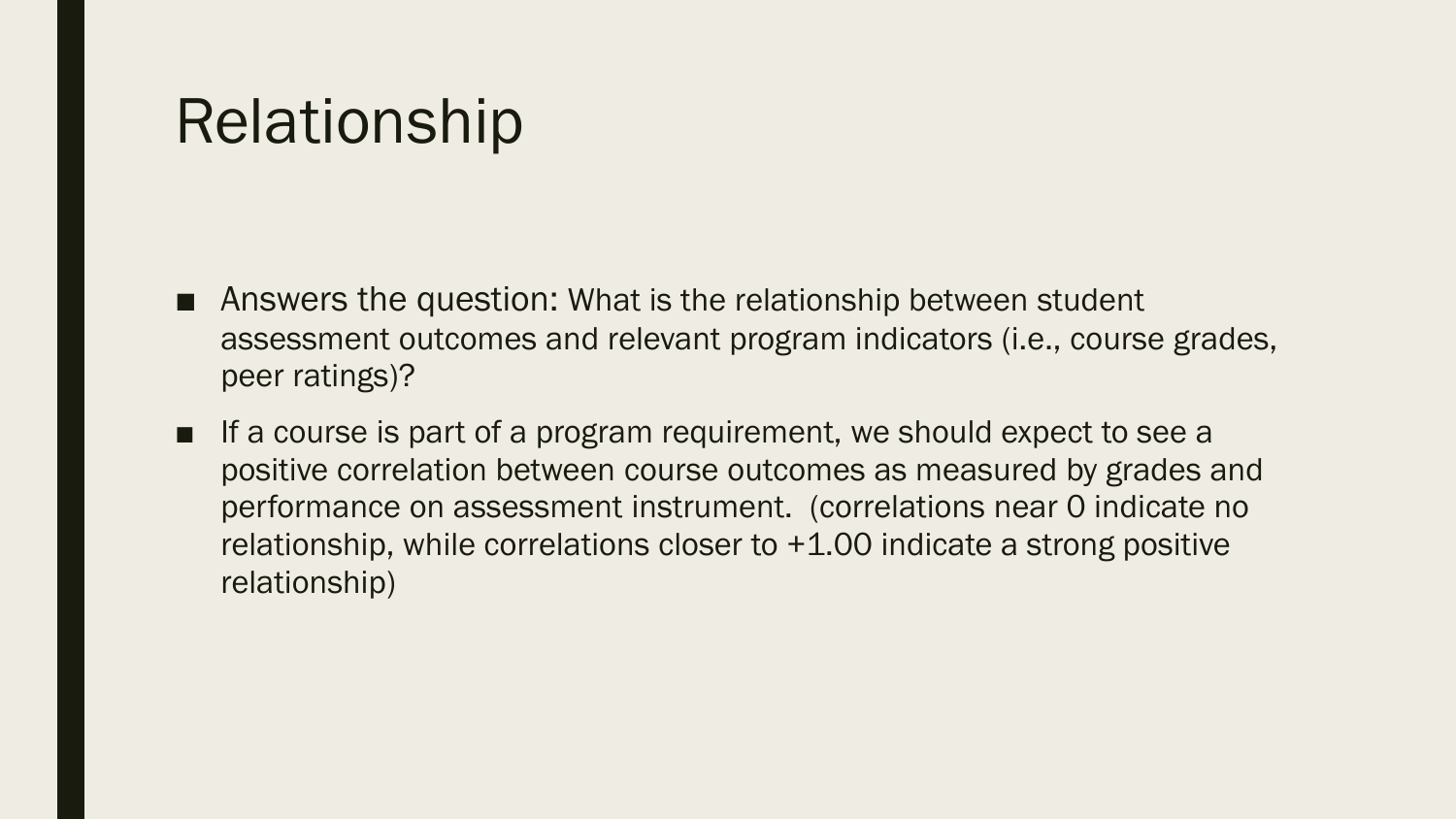### Relationship

#### *r = correlation coefficient N = number of students (population)*

#### Table 2

Correlations of Scientific Reasoning Test Scores with University Science Course Grades Over a Three-Year Period

|                                           |     | Year 1 |     | Year 2 |    | Year 3 |  |
|-------------------------------------------|-----|--------|-----|--------|----|--------|--|
| Course                                    |     | N      |     |        |    |        |  |
| Physics, Chemistry & the Human Experience | .28 | 352    | .24 | 370    | 20 | 252    |  |
| Environment: Earth                        | .13 | 130    | .29 | 107    | 20 | 69     |  |
| Discovering Life                          | .45 | 91     | .28 | 76     | 37 | 57     |  |
| Scientific Perspectives                   | .15 | 128    | .09 | 164    |    | 109    |  |
|                                           |     |        |     |        |    |        |  |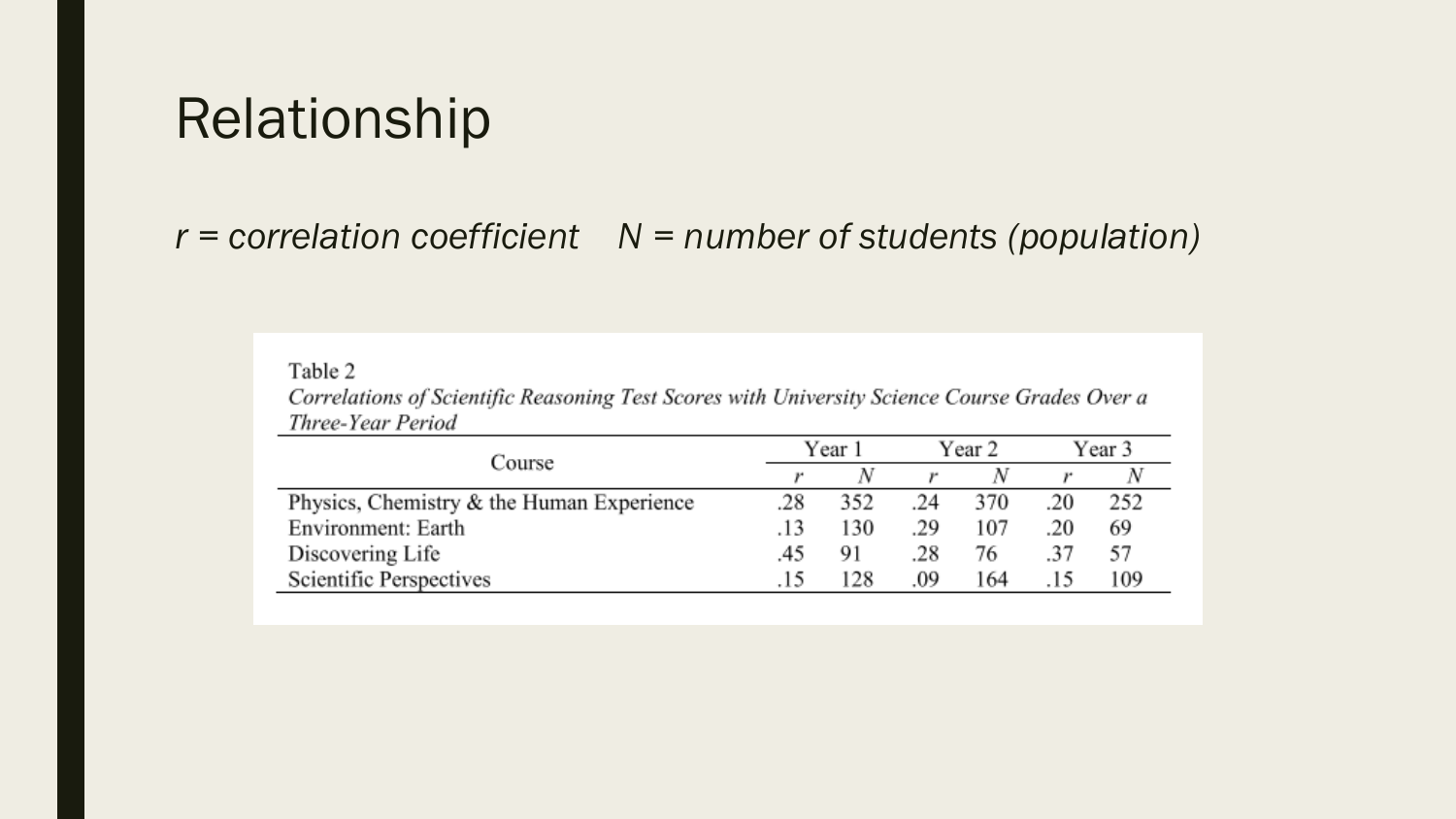## Change

- Answers the question: Do students change over time?
- Longitudinal approach employing pre-test to post-test assessment
- Provides a baseline with which to compare. Same students assessed 2x

|                          | N   | SD   | Score |
|--------------------------|-----|------|-------|
| Freshmen (Pre)           | 148 | 10.2 | 56.8  |
| Sophomore/Juniors (Post) | 148 | 11.9 | 62.7  |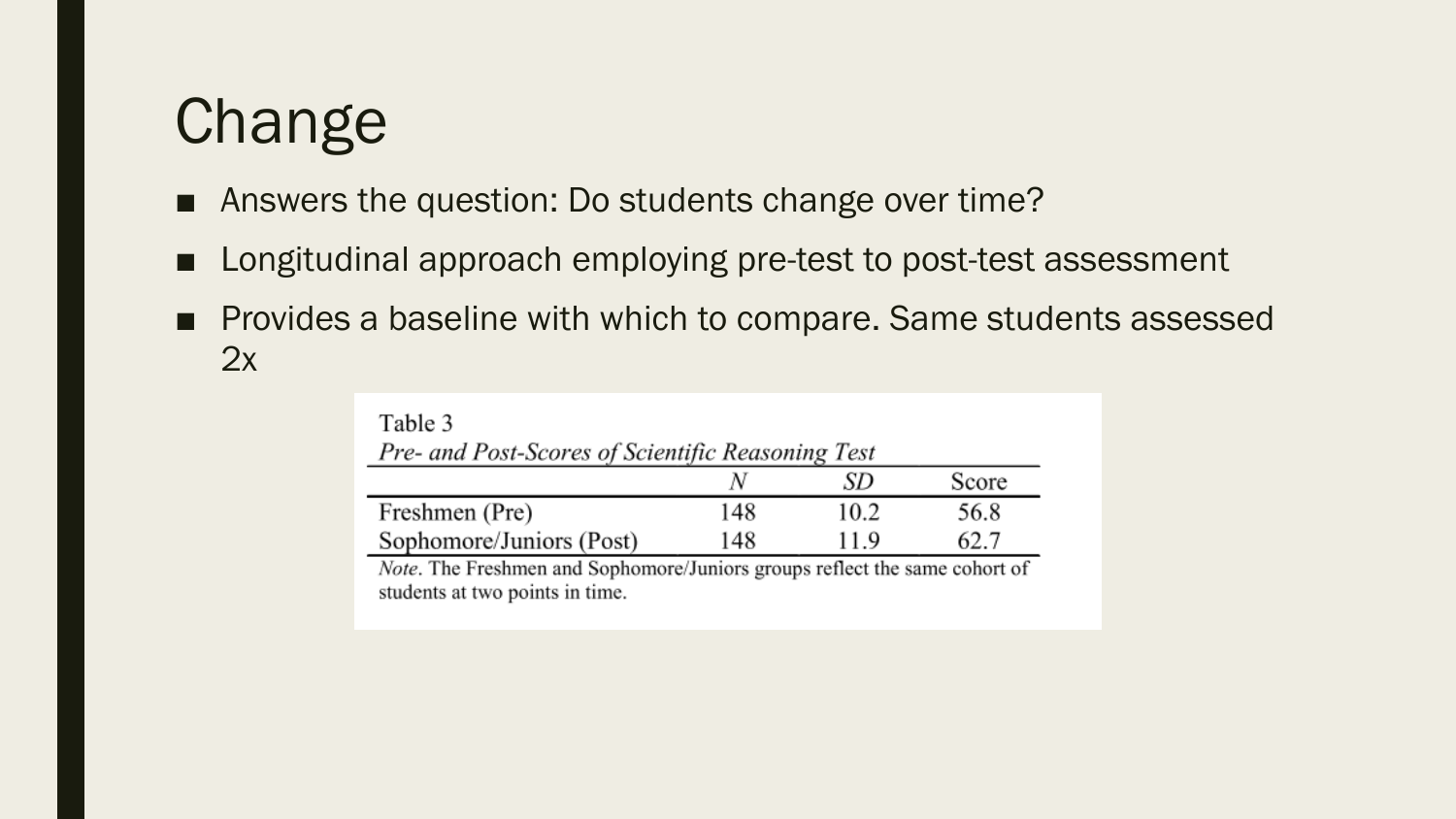### **Competency**

- Answers the question: Do students meet our expectations?
- Established standards indicate quality
- Demonstrates performance on a common instrument against a common standard
- Standards must be established prior to review of results, not after

| Table 4                                                                                                                                             |               |                 |  |  |
|-----------------------------------------------------------------------------------------------------------------------------------------------------|---------------|-----------------|--|--|
| Percent and Number of Students Meeting Standard on                                                                                                  |               |                 |  |  |
| <b>Information Literacy Computer-Based Test</b>                                                                                                     |               |                 |  |  |
|                                                                                                                                                     | $\frac{0}{6}$ | $#$ of students |  |  |
| Met the standard                                                                                                                                    | 98            | 3044            |  |  |
| <i>Note.</i> Figures reflect number of freshmen passing all three<br>components of the information technology standards before a<br>specified date. |               |                 |  |  |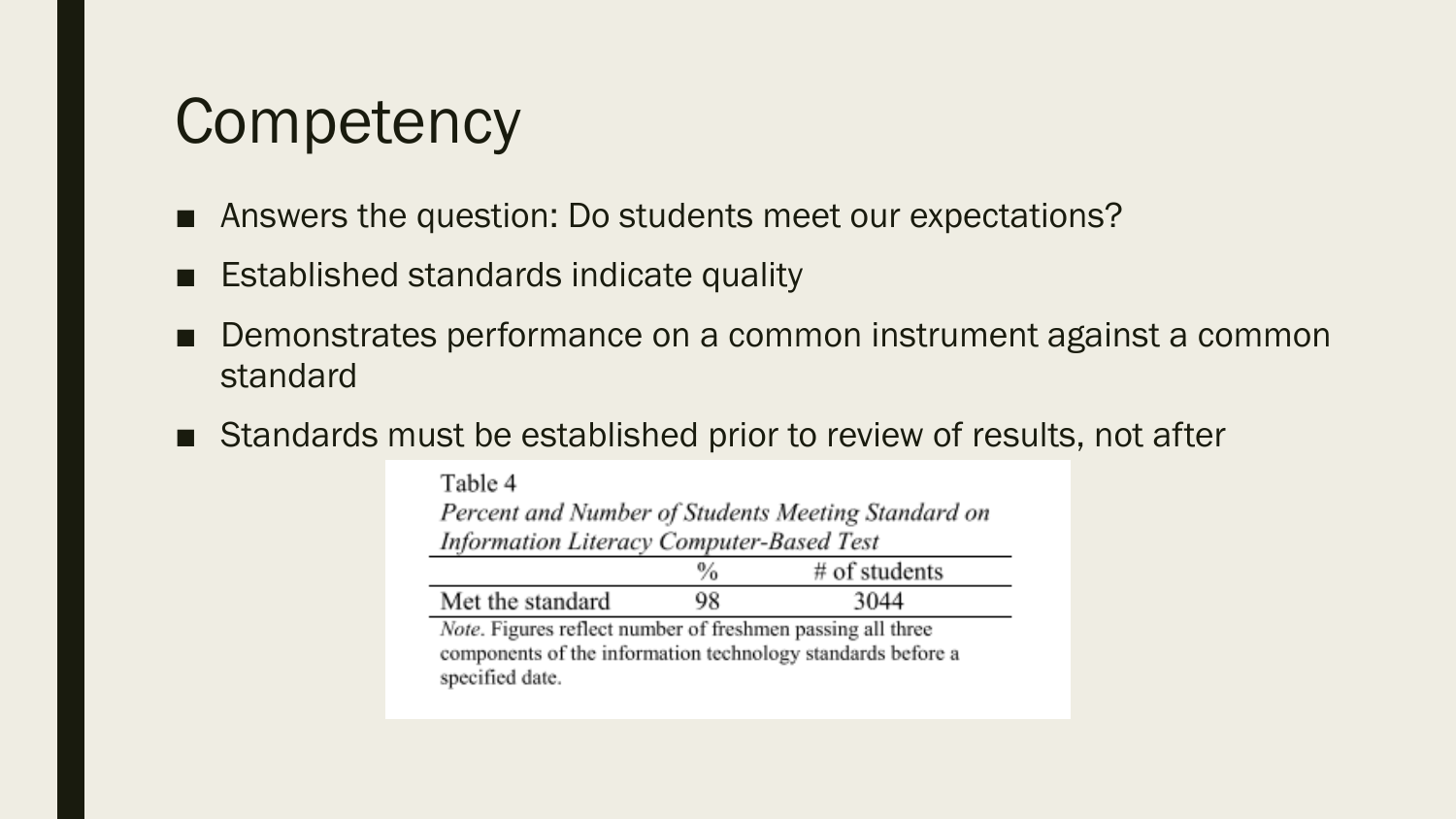### Evidence

- All of these questions require the use of evidence to answer and to support the analysis.
- The relationship between analytical strategies and the establishment of program goals/objectives/outcomes must be compatible for effective assessment.
- Clearly stating your research question at the outset will ensure that the data you collect and the method by which you assess it are aligned.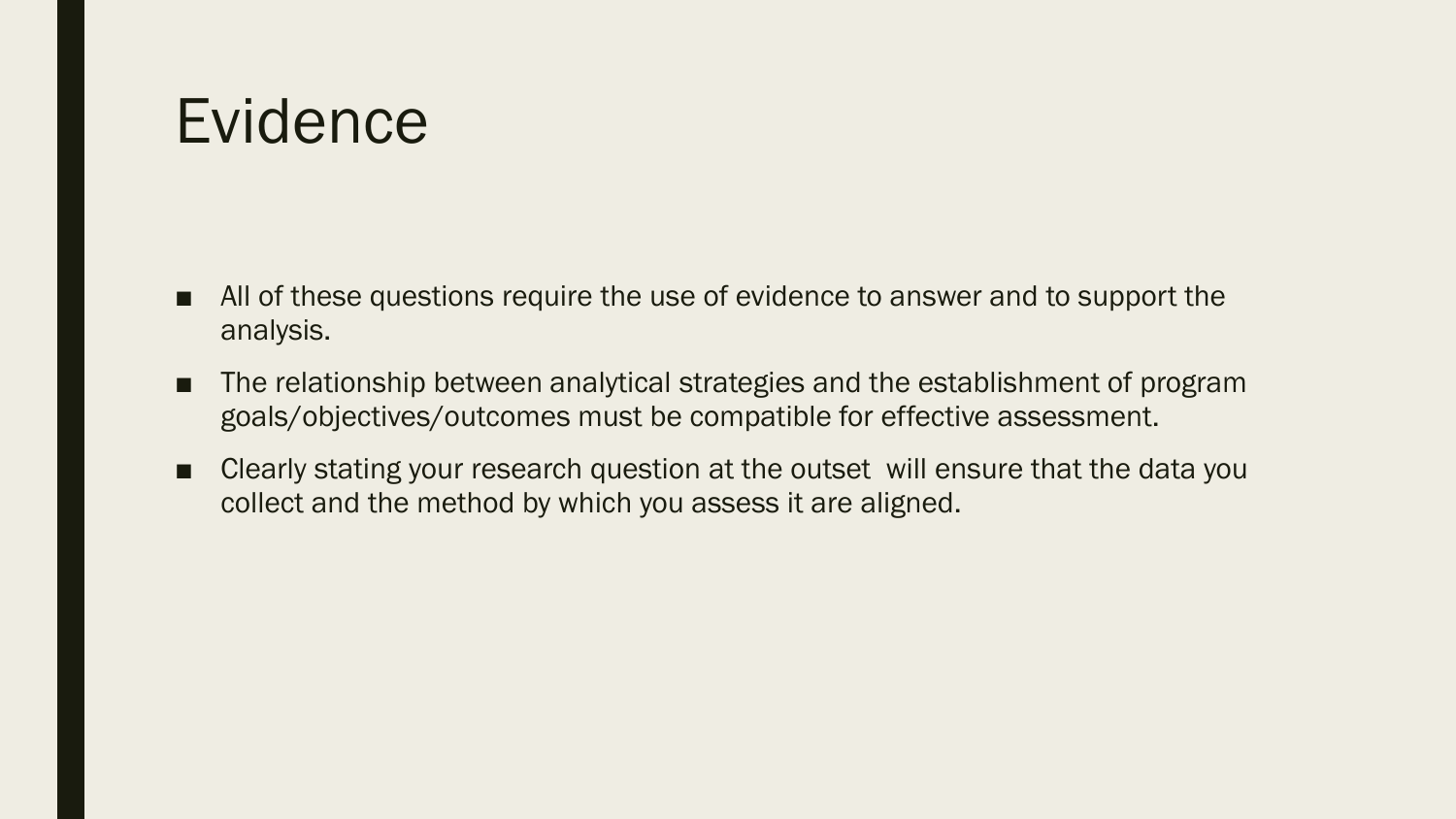Evidence of student learning is used in support of claims or arguments about improvement and accountability told through stories to persuade a specific audience (Jankowski, 2012)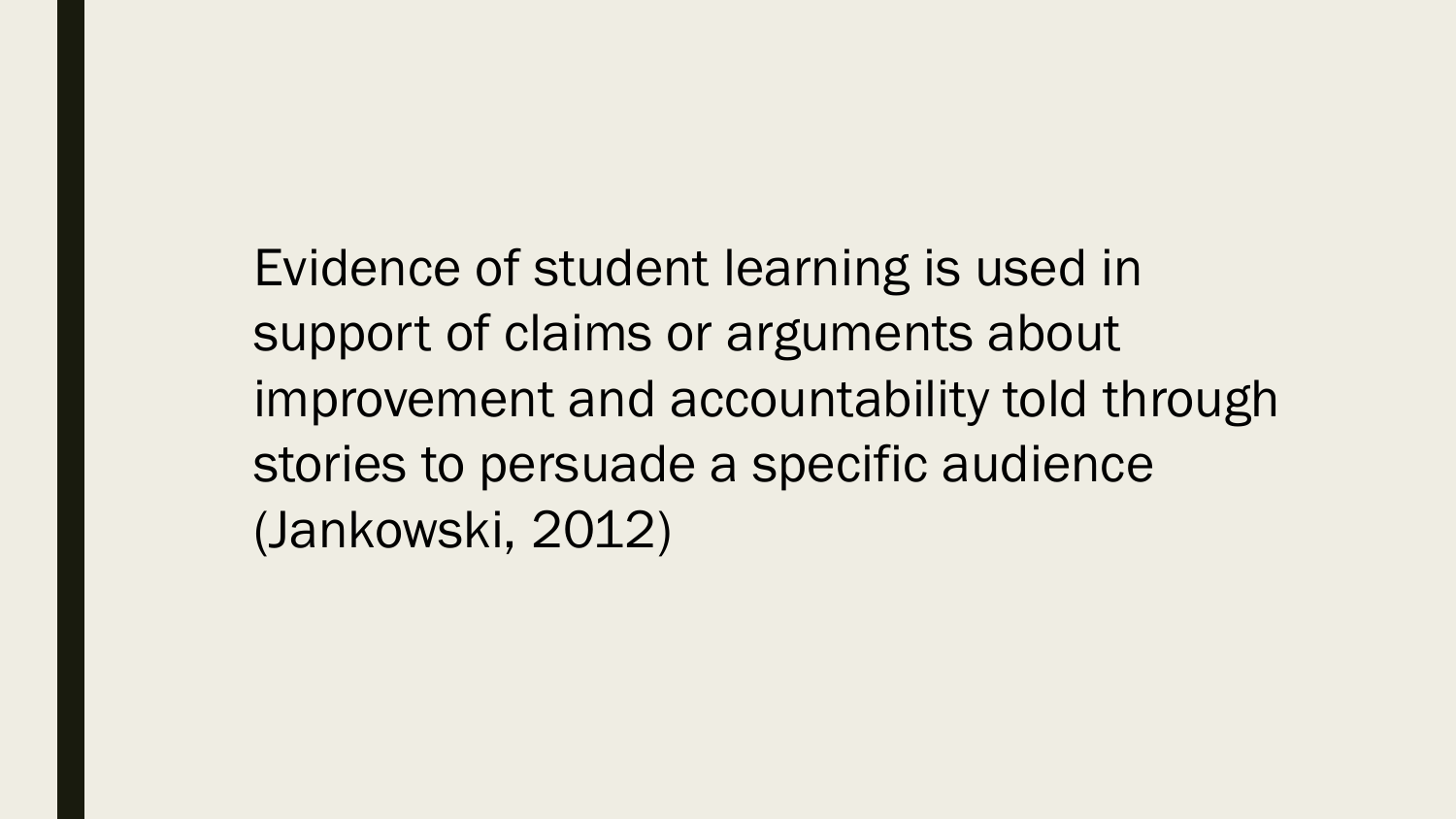## Analyzing and Reporting Results

#### Possible Patterns of **Performance**

- Different cohorts—non-traditional aged, traditional-aged students, international students, commuter and residential students, majors in fields of study
- Chronological performance patterns (high and low-achievement based on a common rubric
- Students' comparative performance patterns on a  $1<sup>st</sup>$  year assignment & similar 2<sup>nd</sup> year assignment (case study)
- **Patterns from student "think alouds"**
- Group interactions or focus groups

### Analyzed Results **Presentations**

- Digital diagrams
- Tables
- **Charts**
- Graphs
- **Spreadsheets**
- Maps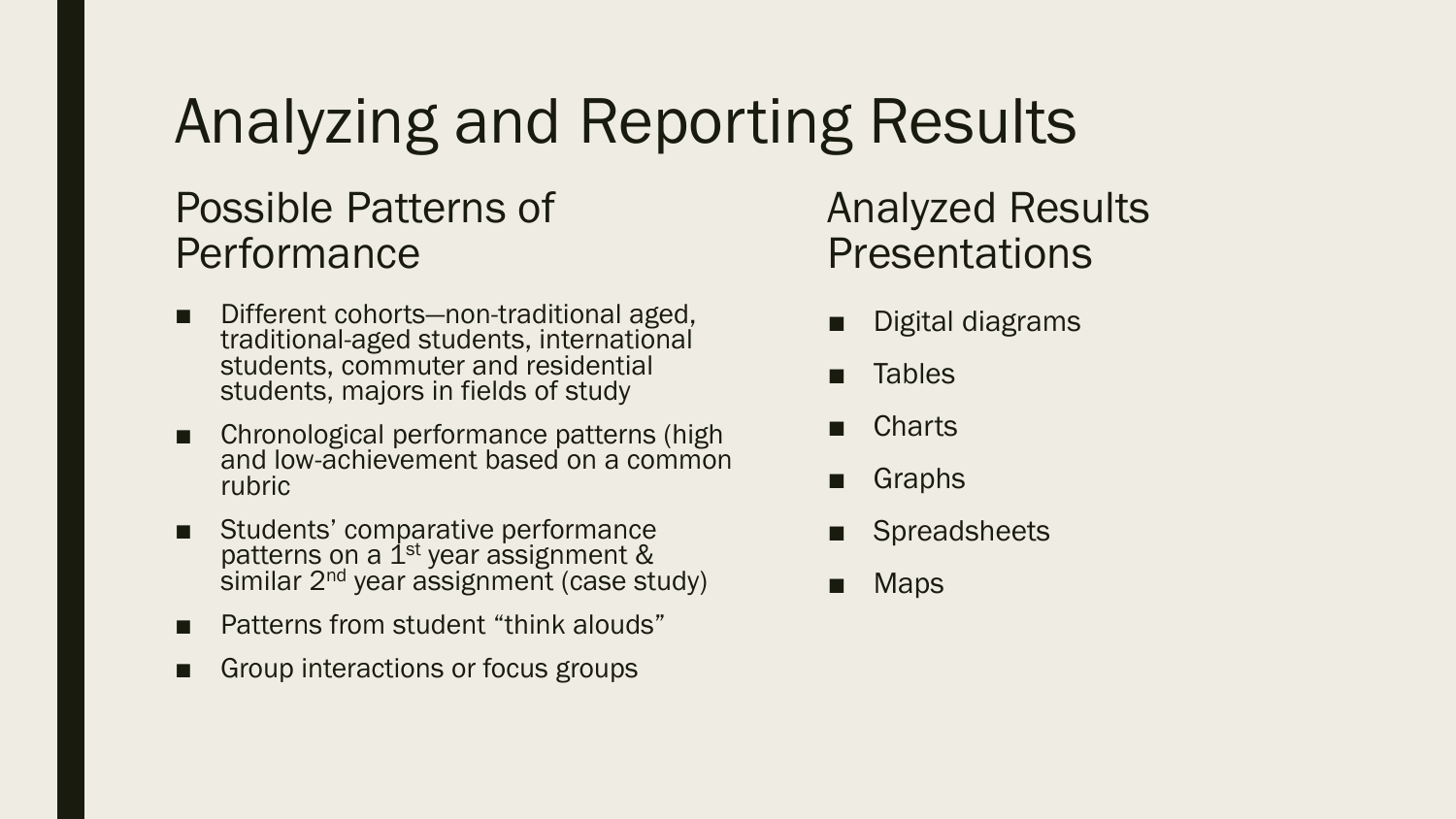### Analyzing Qualitative Data

- Coding for themes
- What shows up versus what is missing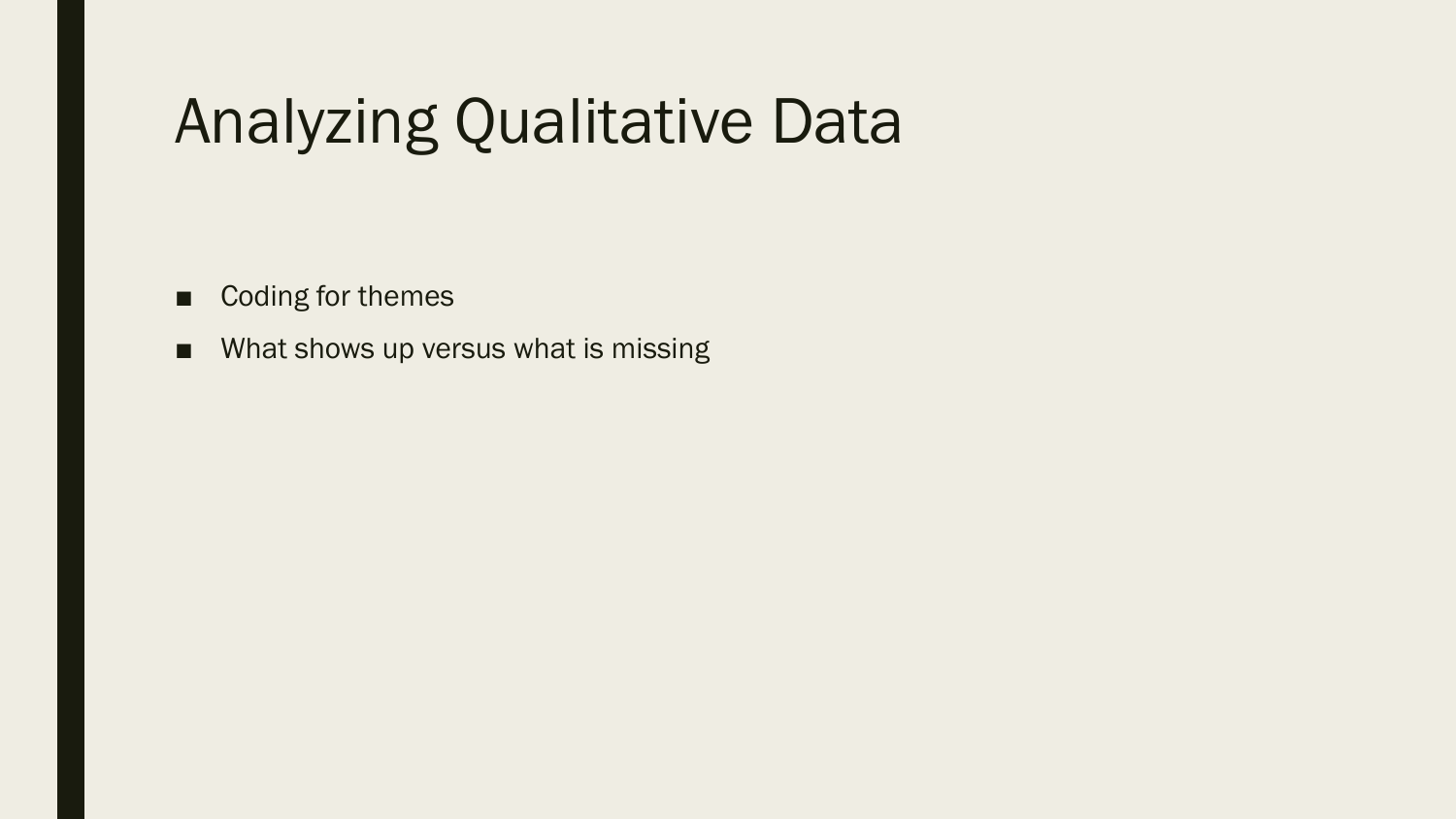### Using Results

- Curriculum-related changes
	- *Revise course content or assignments*
	- *Modify frequency or schedule of course offerings*
	- *Add or delete course(s)*
- Resource-related examples
	- *Hire or re-assign faculty and/or staff*
	- *Increase classroom space*
- Academic-process examples
	- *Revise advising standards or process*
	- *Revise admission criteria*
- Program promotion
	- *Communicate quality of student work and student voices to stakeholders*
- Your examples?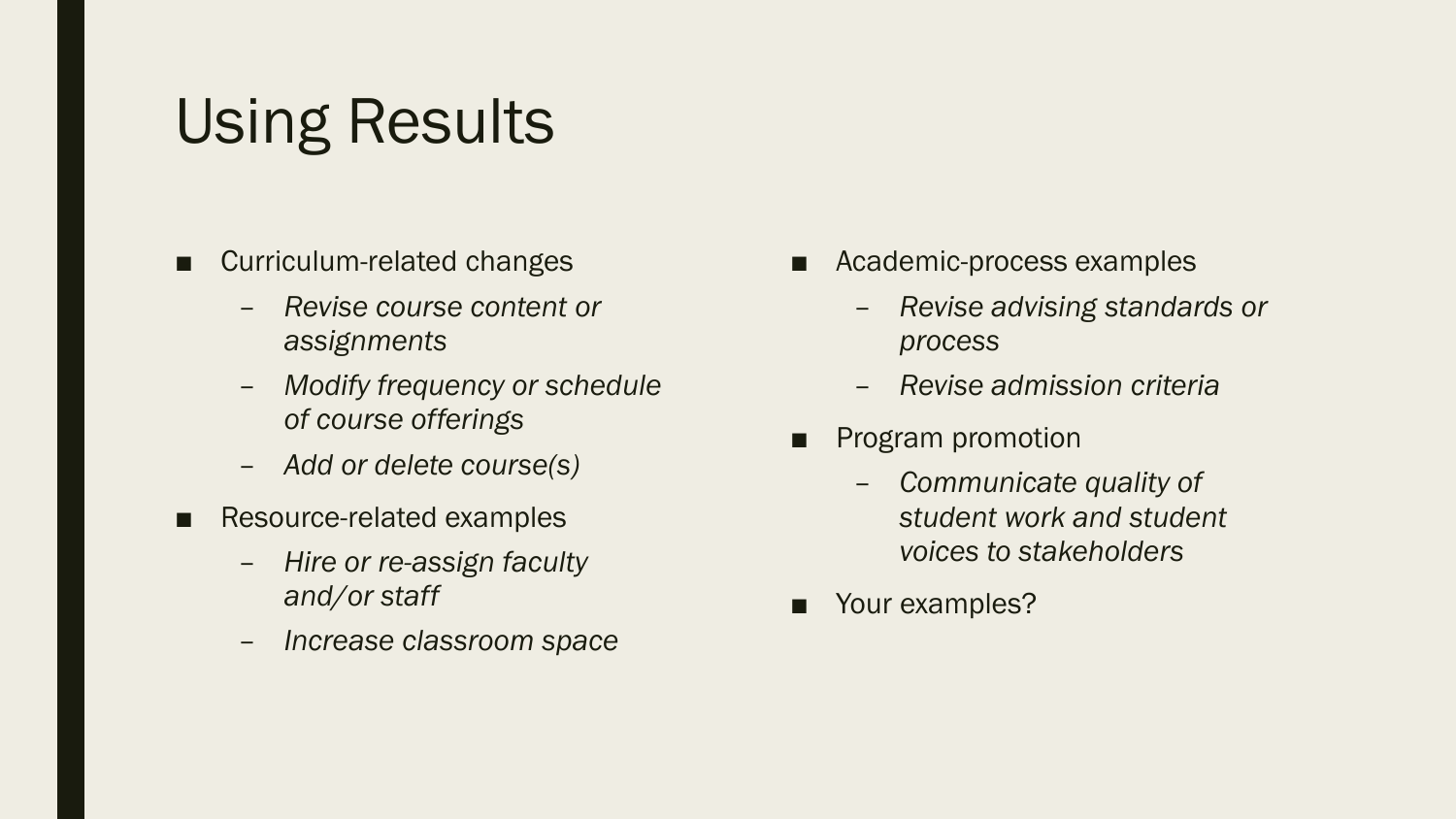### Using Assessment Results

- Use Results Fairly, Ethically, and Responsibly
	- *Make assessments planned and purposeful.*
	- *Focus assessments on important learning goals.*
	- *Assess teaching and learning processes*
	- *Actively involve those with a stake in decisions stemming from the results*
	- *Communicate assessment information widely and transparently*
	- *Discourage others from making inappropriate interpretations*
	- *Don't hold people accountable for things they cannot do*
	- *Don't penalize faculty and staff*
	- *Don't let assessment results dictate decisions*
	- *Promote the use of multiple sources of information*
	- *Keep faculty, students, and staff informed*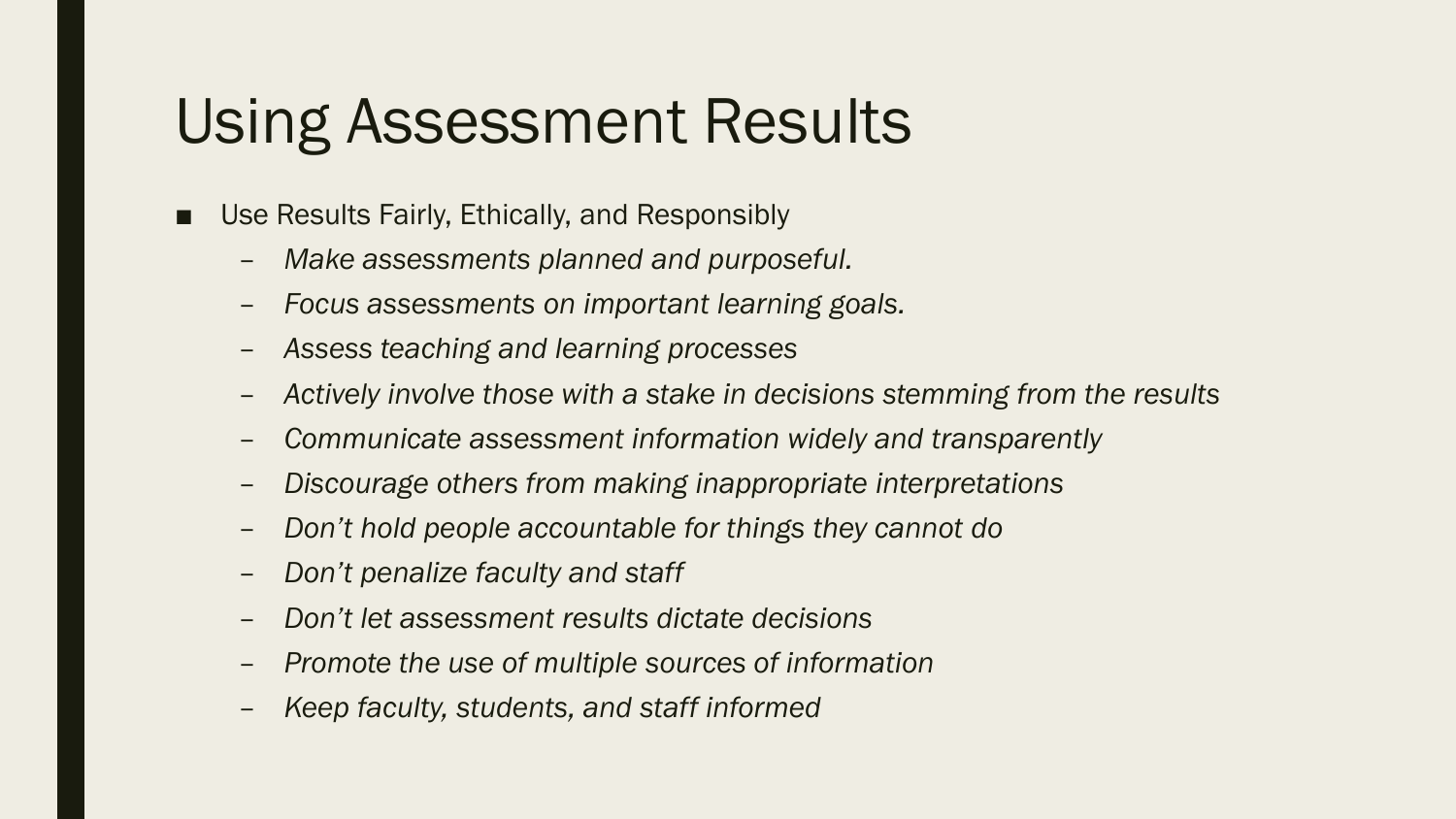### Using Assessment Results

- Know What You're Looking For
	- *Be clear on why you are performing a particular assessment and what you want to find out.*
- Celebrate Good Assessment Results
- Address Disappointing Assessment Results
- Use Assessment Results to Inform Planning and Resource Allocation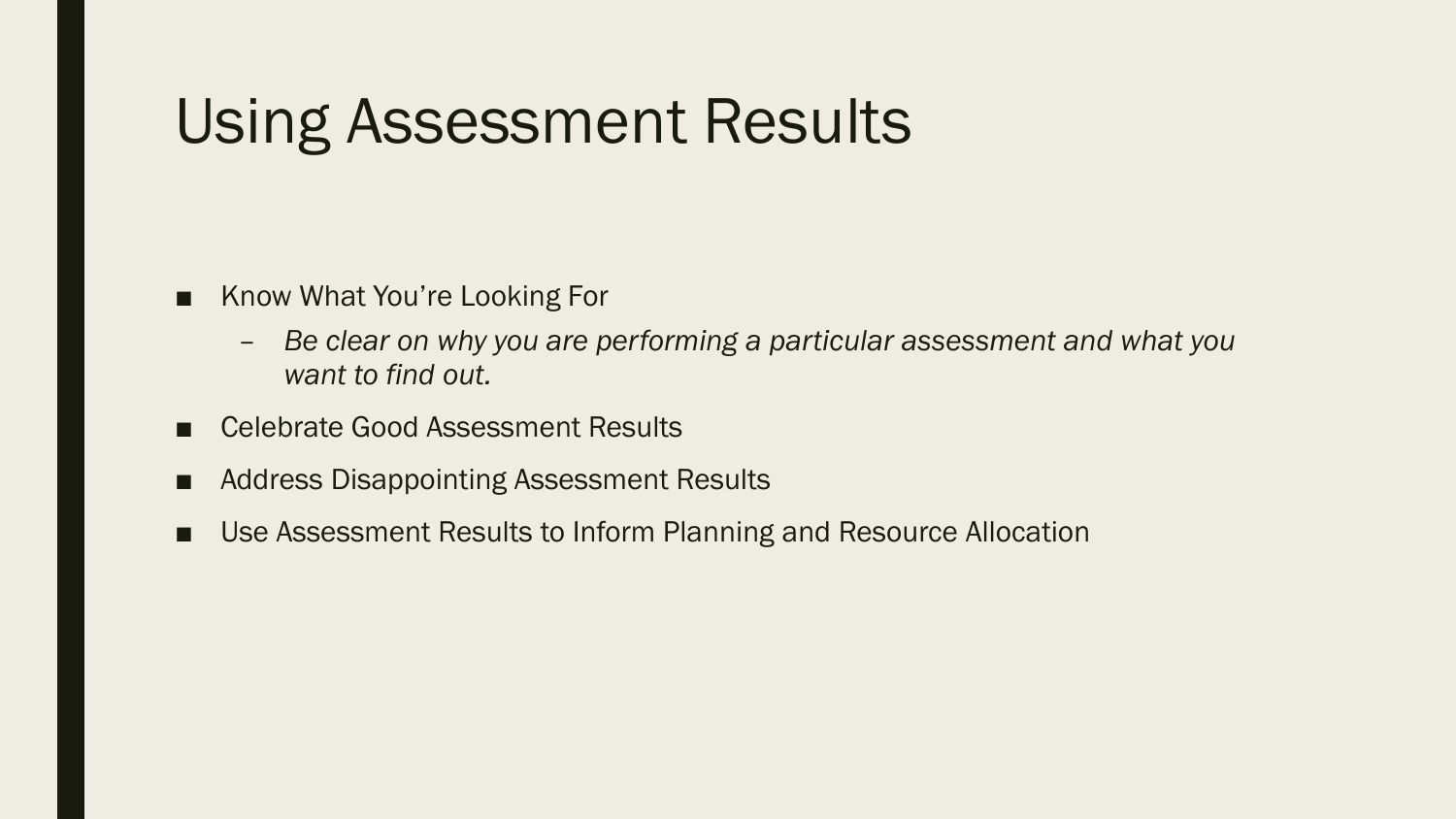"Assessment per se guarantees nothing by way of improvement no more than a thermometer cures a fever."

(Marchese,1987)